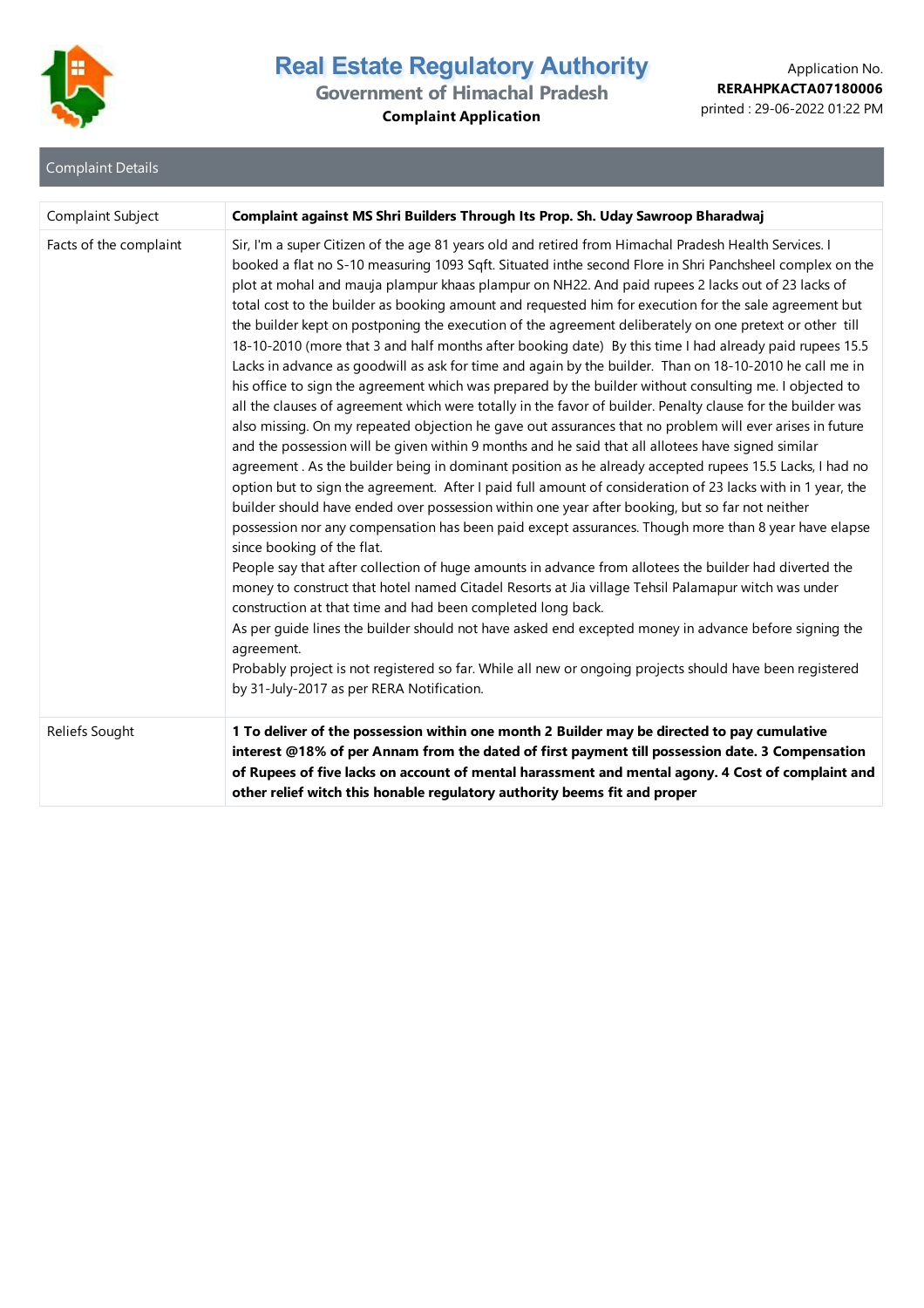## Complainant Details

| <b>Personal Info</b>                                                                         | <b>Contact Details</b>              |                                                                                                                        | <b>Notice Address</b>                                                                                                  |
|----------------------------------------------------------------------------------------------|-------------------------------------|------------------------------------------------------------------------------------------------------------------------|------------------------------------------------------------------------------------------------------------------------|
| RAMESH CHANDRA<br>SAXFNA<br>Father: Sh. UMA<br><b>CHARAN SAXENA</b><br>Type: <b>Allottee</b> | 9418472602<br>drrcsaxenaa@gmail.com | Village Thru Near Cold<br>Store, Post Office Nagrota<br>Bagwan, Tehsil Nagrota,<br>Kangra, Himachal Pradesh,<br>176047 | Village Thru Near Cold<br>Store, Post Office Nagrota<br>Bagwan, Tehsil Nagrota,<br>Kangra, Himachal Pradesh,<br>176047 |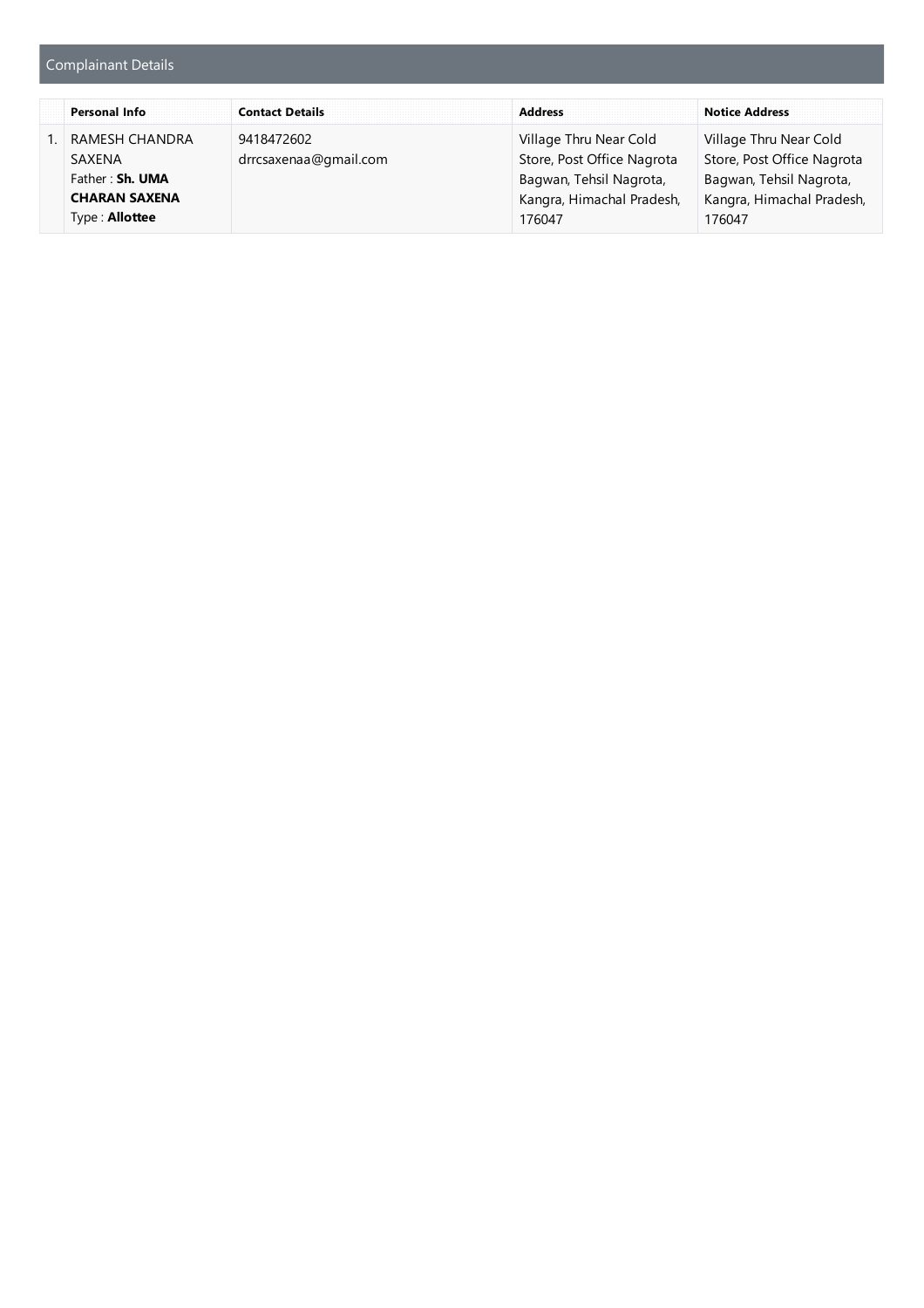|                        | <b>Contact Details</b>       |                                   |  |
|------------------------|------------------------------|-----------------------------------|--|
| UDAY SAWROOP BHARADWAJ | 9305515086                   | Shop no. 122, First Flore Old Bus |  |
| Type : <b>Project</b>  | udai.bhardwaj.jiya@gmail.com | Stand Market, Kangra, Himachal    |  |
| Category: Individual   |                              | Pradesh, 176047                   |  |

Respondent Details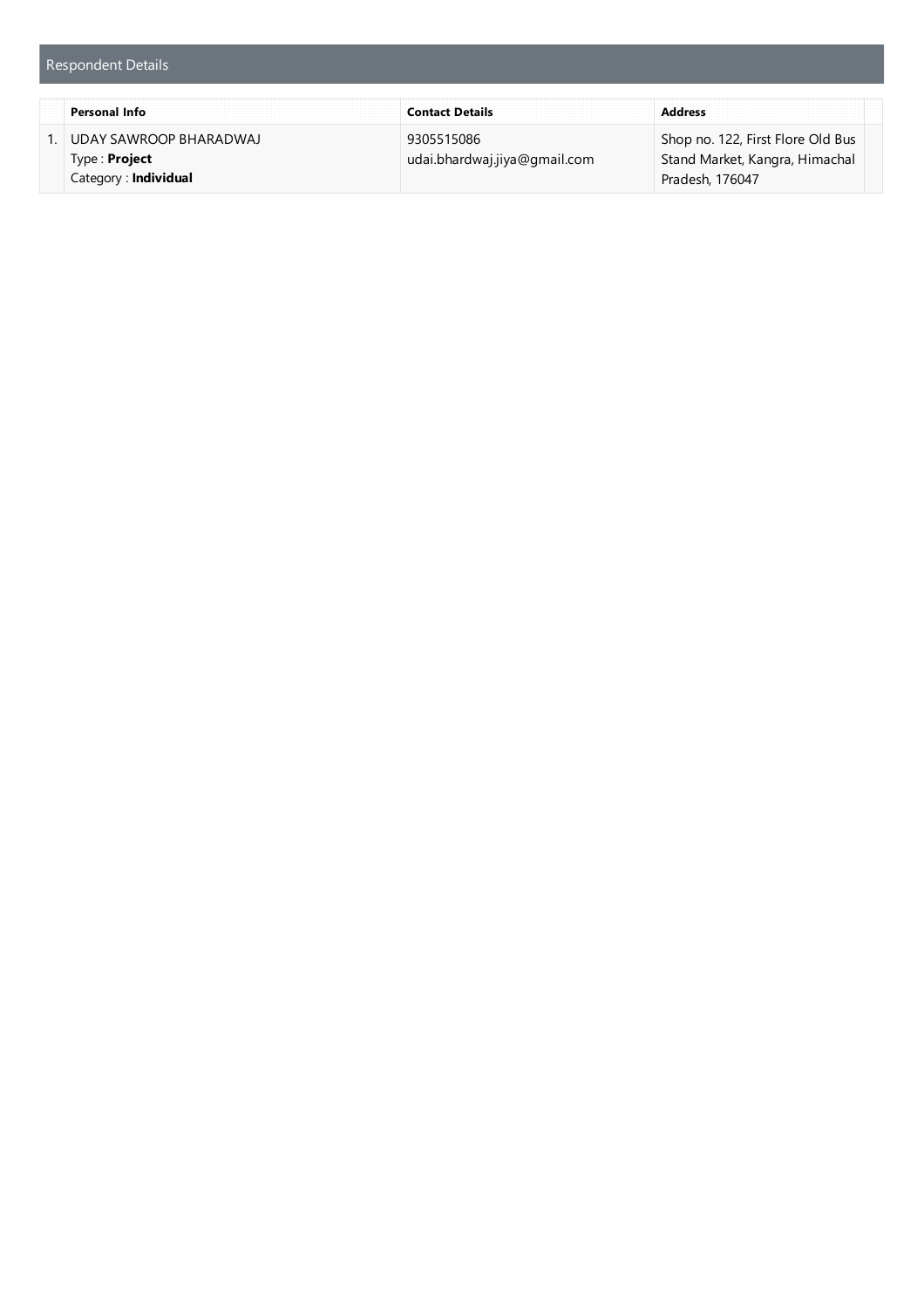| Documents relied upon by the complainant and referred to in the complaint |   |
|---------------------------------------------------------------------------|---|
| 1. Payment Slips                                                          | Ð |
| <b>NA</b>                                                                 | € |

**Other Documents as annexed along with the complaint**

**WE No Records to Display**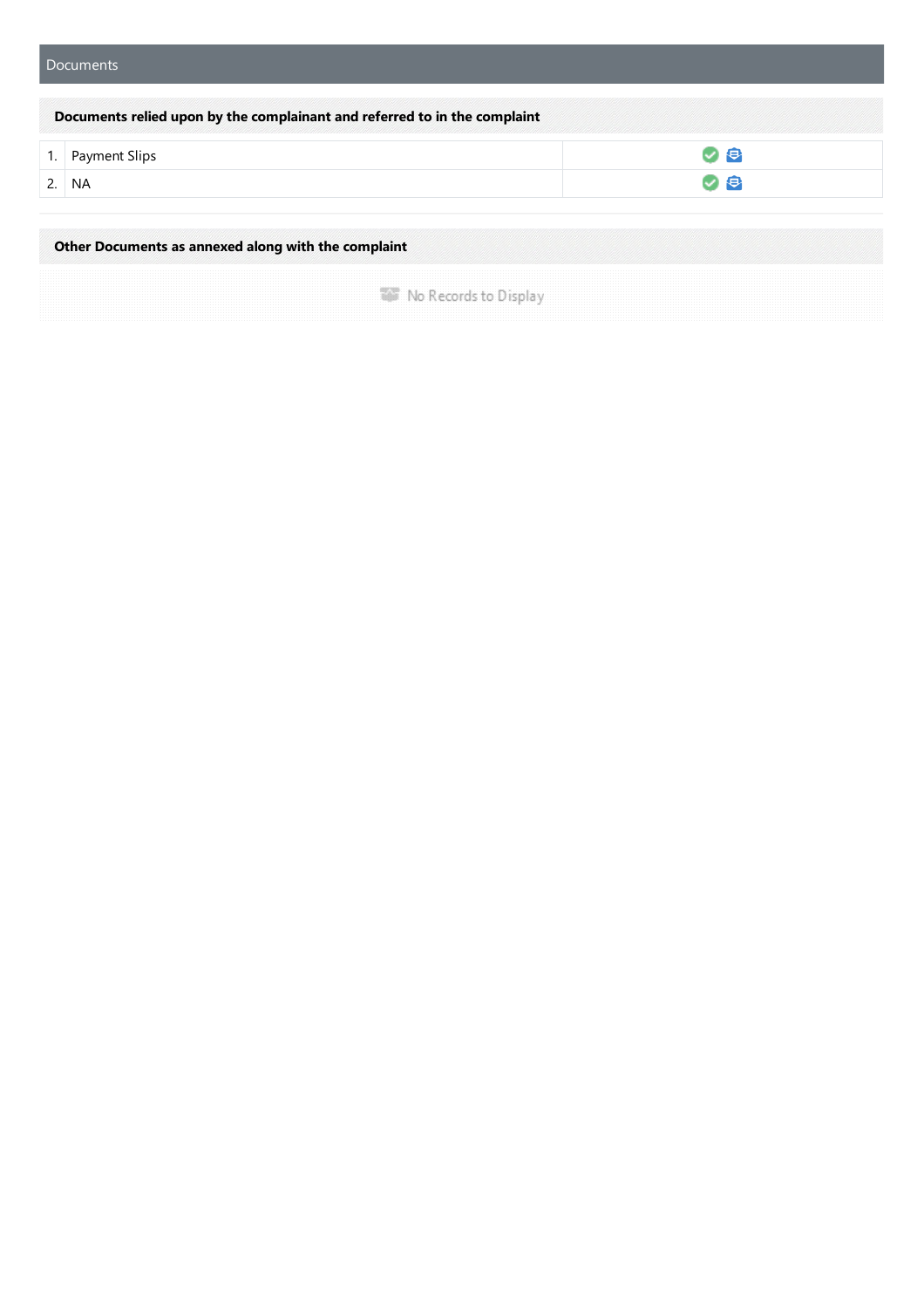#### **Jurisdiction of the Authority**

**Z I DR. R. C SAXENA** declare that the subject matter of the claim falls within the jurisdiction of the authority.

### **Complaint not pending with any other Court**

Whether this Complaint is pending with any other court, etc.? : No

**I DR. R. C SAXENA** declare that the matter regarding which this complaint has been made is not pending before any court of law or any other authority or any other tribunal(s).

### **Declaration and Verification**

**Z** I DR. R. C SAXENA, S/O Lt. Sh. UMA CHARAN SAXENA do hereby verify that the given details are true to my personal knowlege and belief and the i have not suppressed any material fact(s).

Place : **Kangra** Date : **24/07/2018**